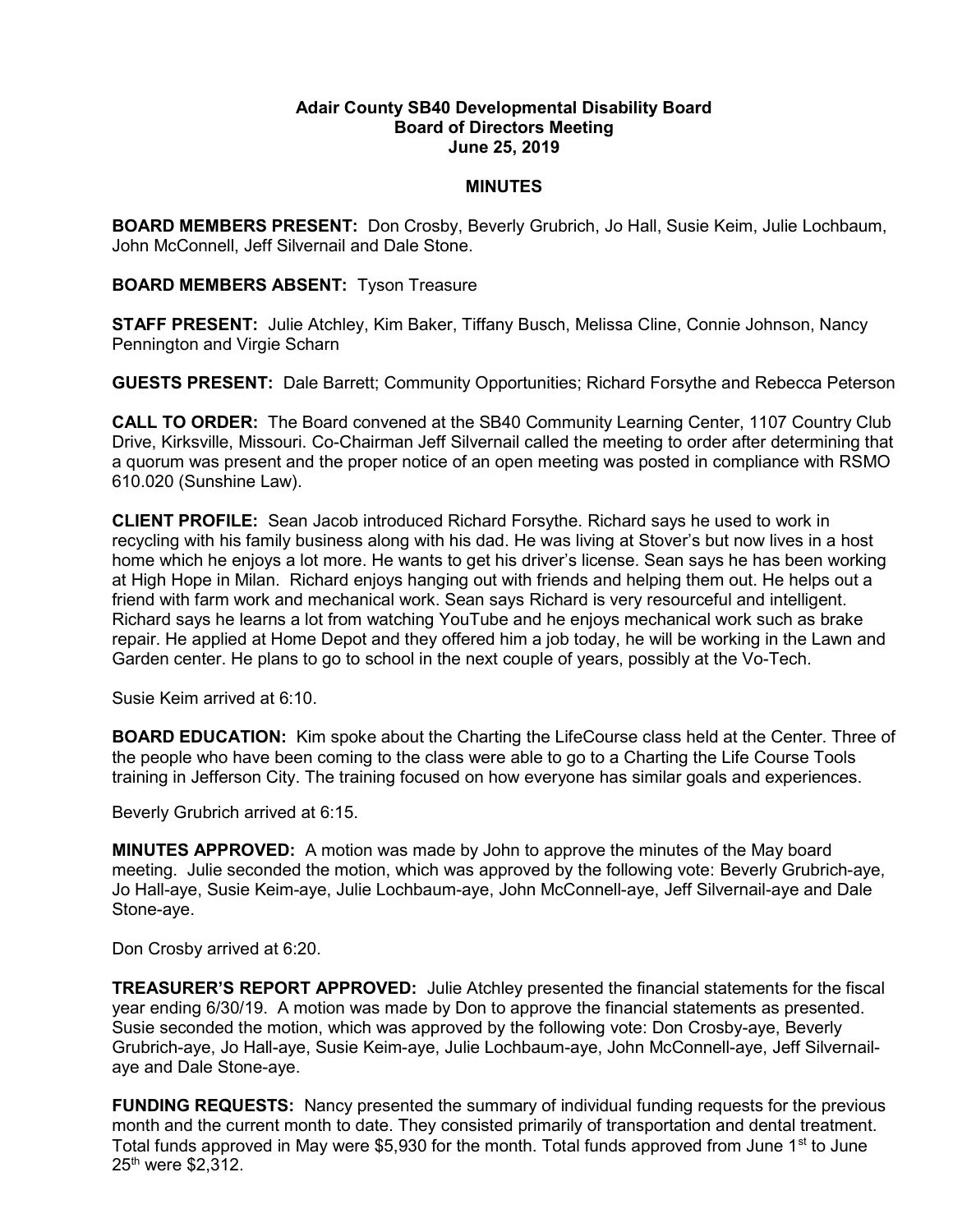Jo made a motion to ratify the board email votes for \$2,632 for medications for one individual and \$2,273.04 for Personal Assistant services for another individual. John seconded the motion, which was approved by the following vote: Don Crosby-aye, Beverly Grubrich-aye, Jo Hall-aye, Susie Keim-aye, Julie Lochbaum-aye, John McConnell-aye, Jeff Silvernail-aye and Dale Stone-aye.

EMPLOYEE RELATIONS REPORT: There is nothing to report at this time

FINANCE COMMITTEE REPORT: The finance committee met to discuss the budget on June 6th. The final revised budget for FYE 6/30/2019 was reviewed. Dale made a motion to approve the final revised budget. Susie seconded the motion, which was approved by the following vote: Don Crosbyaye, Beverly Grubrich-aye, Jo Hall-aye, Susie Keim-aye, Julie Lochbaum-aye, John McConnell-aye, Jeff Silvernail-aye, and Dale Stone-aye.

The proposed budget for FYE 6/30/2020 was reviewed and includes the full tax levy. Don noted that the budget is a reflection of our philosophy and shows that our individuals are important, employees are important, and it leverages funding. We will spend down up to \$178,876 in reserves. Don made a motion to approve the budget as presented and appropriate the funding. Dale seconded the motion, which was approved by the following vote: Don Crosby-aye, Beverly Grubrich-aye, Jo Hall-aye, Susie Keim-aye, Julie Lochbaum-aye, John McConnell-aye, Jeff Silvernail-aye, and Dale Stone-aye.

PERSONNEL COMMITTEE REPORT: Jeff presented the Personnel Committee report for the Executive Director's annual review. He says it is an above average report in many ways and the committee has seen positive gains. The committee is recommending the appropriate merit increase. They discussed moving forward with the plan from the consultant.

NOMINATING COMMITTEE REPORT: Beverly presented the slate of officers for approval for the coming year with Don Crosby – Chair, Jeff Silvernail – Vice-Chair, Beverly Grubrich – Secretary, and Tyson Treasure – Treasurer. John made a motion to approve the slate of officers as presented. Jo seconded the recommendation, which was approved by the following vote: Don Crosby-aye, Beverly Grubrich-aye, Jo Hall-aye, Susie Keim-aye, Julie Lochbaum-aye, John McConnell-aye, Jeff Silvernailaye, and Dale Stone-aye.

EXECUTIVE DIRECTOR'S REPORT: Nancy presented her reports for the previous month. Our caseload is high with 412 people. There were over 1,000 hours of logging for the month of May with one Service Coordinator out on medical leave. Jessica took on the first of her caseload on June 1<sup>st</sup>. Tricia went to the National APSE conference. The all staff retreat in May went well, and we had two guest speakers who talked about diversity. The last MACDDS meeting was in Jefferson City and they did interviews to hire a new Executive Director. Nancy was nominated for the Secretary/Treasurer of MACDDS.

OTHER BUSINESS/ANNOUNCEMENTS: Tyson, Don and Julie's board terms were expiring on June  $30<sup>th</sup>$ . They are all 3 willing to stay on for another term and have been reappointed by the County Commissioners.

The Greenwood Center pilot project is close to being presented. There is a fund set up as part of the Truman Foundation. There is a meeting next week and they need to have funds available for startup costs. Don made a motion that we as the board authorize the expense up to \$300,000 by any and all means as advised by our Executive Director to provide for the initial operations of the Greenwood Center for Autism. John seconded the motion which was approved by the following vote: Don Crosbyaye, Beverly Grubrich-aye, Jo Hall-aye, Susie Keim-aye, Julie Lochbaum-aye, John McConnell-aye, Jeff Silvernail-aye, and Dale Stone-aye. The amount will be placed in a restricted fund until expended.